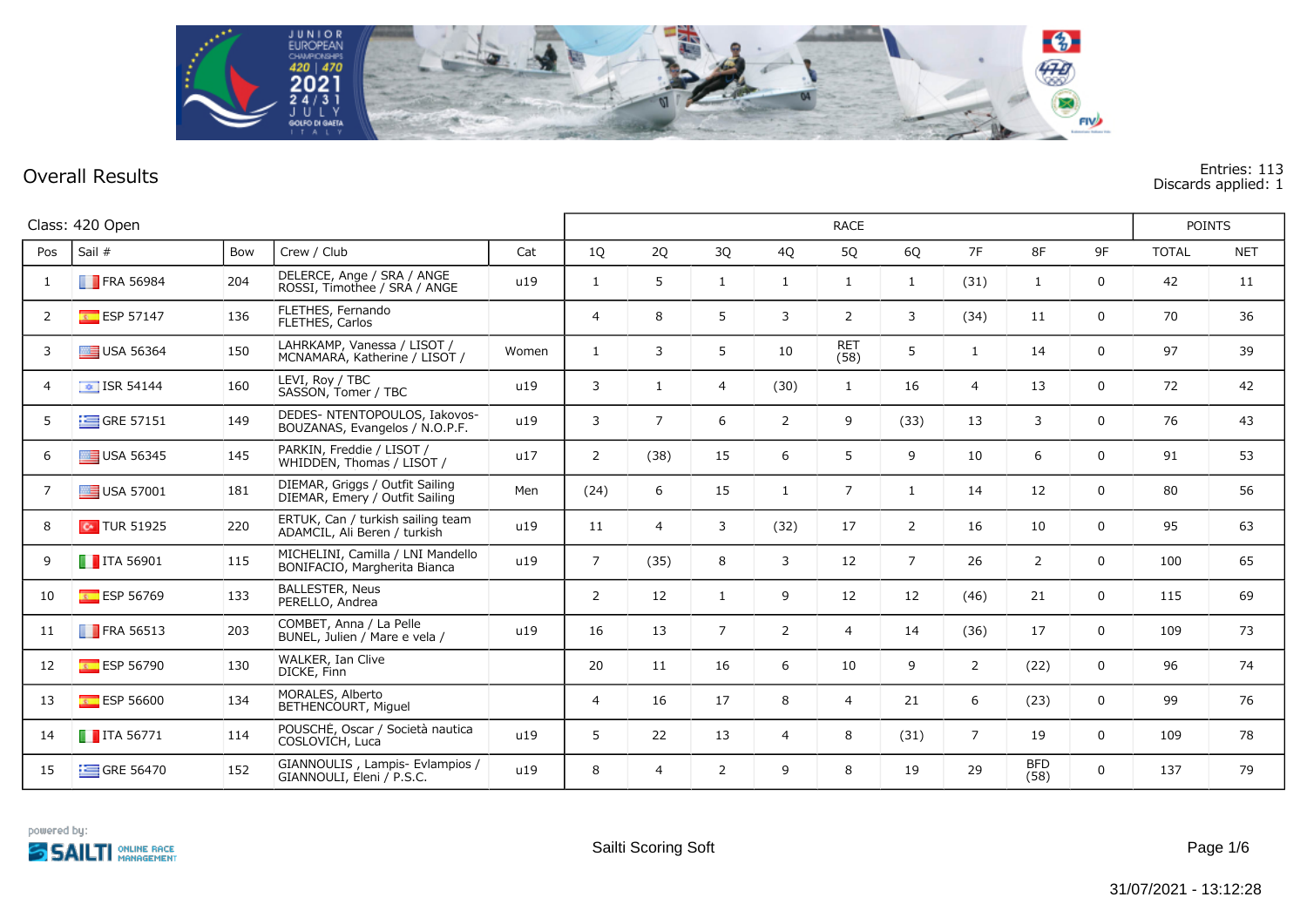| 16 | $\boxed{\bullet}$ ISR 56785 | 155 | ASSRAF, Aviv / TBC<br>BILIA, Yam / TBC                                | u19          | 19                 | 5                  | 6                  | 5              | 31               | 3              | 11                 | (35)               | 0            | 115 | 80  |
|----|-----------------------------|-----|-----------------------------------------------------------------------|--------------|--------------------|--------------------|--------------------|----------------|------------------|----------------|--------------------|--------------------|--------------|-----|-----|
| 17 | $\blacksquare$ ITA 56877    | 119 | TERZI, Carolina / Yacht Club<br>GENTILI, Viola Sofia                  | u19          | 5                  | 12                 | 22                 | 12             | (44)             | 8              | 23                 | 9                  | 0            | 135 | 91  |
| 18 | $\Box$ SUI 55645            | 208 | KAISER, Simon / SCStä / -<br>BURKHARD, Nik / -                        | u18          | <b>UFD</b><br>(58) | 13                 | 10                 | 18             | 6                | 11             | 8                  | 33                 | 0            | 157 | 99  |
| 19 | $\blacksquare$ ITA 56278    | 118 | MUGNANO, Valerio / Yacht Club<br>FELLEGARA, Gianpaolo / B WOOL        | u19          | 9                  | $\overline{2}$     | (42)               | 12             | 18               | 20             | 18                 | 28                 | 0            | 149 | 107 |
| 20 | <b>M</b> HKG 56757          | 154 | JACOBSEN, Julia / RHKYC<br>GREGOR, Duncan / RHKYC                     | $\mathbf{J}$ | 36                 | <b>UFD</b><br>(58) | 9                  | 23             | 3                | $\overline{7}$ | 5                  | 29                 | 0            | 170 | 112 |
| 21 | $\blacksquare$ ITA 56510    | 117 | MANICA, Davide / Yacht Club<br>DI MECO, Eugenio / AMER YACHT -        | u19          | 11                 | $\mathbf{1}$       | (41)               | 22             | $\overline{7}$   | 19             | 19                 | 36                 | 0            | 156 | 115 |
| 22 | $\blacksquare$ ITA 57044    | 140 | REGINATO, Orlando / Circolo<br>MILIARDI, Marcello / EPHARMACY         | u19          | 14                 | 30                 | 10                 | 22             | 3                | 13             | 24                 | (30)               | 0            | 146 | 116 |
| 23 | $\blacksquare$ ITA 56895    | 106 | FIGLIA DI GRANARA, Federico /<br>FIGLIA DI GRANARA, Riccardo /        | u19          | 29                 | 9                  | 2                  | 13             | $\overline{2}$   | 23             | 40                 | (48)               | 0            | 166 | 118 |
| 24 | $\Box$ GER 56977            | 217 | KRAUß, Florian / YCSS<br>SÜMMCHEN, Jannis / CYC                       | u19          | 17                 | $\overline{2}$     | (35)               | 10             | 20               | 34             | 3                  | 32                 | 0            | 153 | 118 |
| 25 | $\blacksquare$ ITA 56981    | 111 | SPOSATO, Beatrice / Club Velico<br>MANTI, Morgana / Centro Velico     | Women        | 13                 | 9                  | 24                 | 19             | (30)             | 22             | 27                 | $\overline{7}$     | 0            | 151 | 121 |
| 26 | <b>FRA 56438</b>            | 201 | ABGUILLERM, Malo / CN<br>LE CORRE, Yann / CN RENNES                   | u19          | 13                 | 17                 | 31                 | 31             | 10               | $\overline{4}$ | (39)               | 16                 | 0            | 161 | 122 |
| 27 | ESP 56150                   | 137 | MARTINO, Antonio<br>CATALA, Joan                                      |              | 6                  | 22                 | 17                 | 14             | 22               | (33)           | 28                 | 15                 | 0            | 157 | 124 |
| 28 | $E$ ESP 56833               | 131 | ENRIQUEZ, Stela Maris / KIMROC -<br>NUÑEZ, Maria / KIMROC -           |              | 23                 | 10                 | 21                 | 15             | 6                | 27             | (54)               | 25                 | 0            | 181 | 127 |
| 29 | POL 57082                   | 187 | PAWŁOWSKA, Agnieszka<br>OŁOWIAK, Dominika                             | u19          | $\overline{7}$     | 11                 | $\overline{4}$     | 26             | 24               | 45             | 12                 | <b>BFD</b><br>(58) | 0            | 187 | 129 |
| 30 | $\blacksquare$ FRA 56122    | 143 | WYPER, Iona / SRA<br>DAMODIO, Julia / Cannes Jeunesse                 | u19          | 24                 | 15                 | <b>UFD</b><br>(58) | 29             | 21               | 16             | 21                 | $\overline{4}$     | 0            | 188 | 130 |
| 31 | ESP 56936                   | 135 | PEREZ, Alejandra / ALISIOS -<br>BAUTISTA, Ana / ALISIOS -             |              | $12 \overline{ }$  | 20                 | 27                 | $\overline{4}$ | 35               | $\overline{2}$ | <b>BFD</b><br>(58) | 31                 | 0            | 189 | 131 |
| 32 | $\equiv$ GRE 56976          | 148 | KECHAGIOGLOU, Lazaros /<br>MANIKIS, Ermis / N.O.T.K.                  | u19          | 6                  | 10                 | 21                 | 36             | 5                | 6              | (47)               | 47                 | 0            | 178 | 131 |
| 33 | $\blacksquare$ ITA 56267    | 224 | SCHIAVON, Eugenia / Yacht Club<br>TESSER, Anna / Società Triestina    | Women        | (37)               | 3                  | 30                 | 17             | 28               | 17             | 22                 | 20                 | 0            | 174 | 137 |
| 34 | $\blacksquare$ ITA 56880    | 141 | CIAMPINELLI, Livia / Circolo Velico<br>BIANUCCI, Andrea / RAYMARINE - | u19          | 21                 | $\overline{7}$     | 22                 | (41)           | 33               | 15             | 38                 | 8                  | 0            | 185 | 144 |
| 35 | $\blacksquare$ ITA 56898    | 121 | GIARGIA, Arianna / Yacht Club<br>GALUPPO, Silvia                      | Women        | 12                 | 14                 | <b>DSQ</b><br>(58) | 11             | 11               | $\overline{4}$ | 45                 | 49                 | 0            | 204 | 146 |
| 36 | $\equiv$ USA 57058          | 173 | HURWITZ, Ava / LISOT / American<br>SYKES, Elle / LISOT / Riverside    | Women        | 22                 | 17                 | $\overline{7}$     | 5              | <b>UFD</b><br>58 | 6              | 33                 | <b>BFD</b><br>(58) | 0            | 206 | 148 |
| 37 | $\blacksquare$ POL 57066    | 197 | POGORZELSKI, Rafał<br>FAJFER, Filip                                   | u19          | 10                 | 14                 | 12                 | 16             | 15               | (45)           | 41                 | 40                 | $\mathsf{O}$ | 193 | 148 |

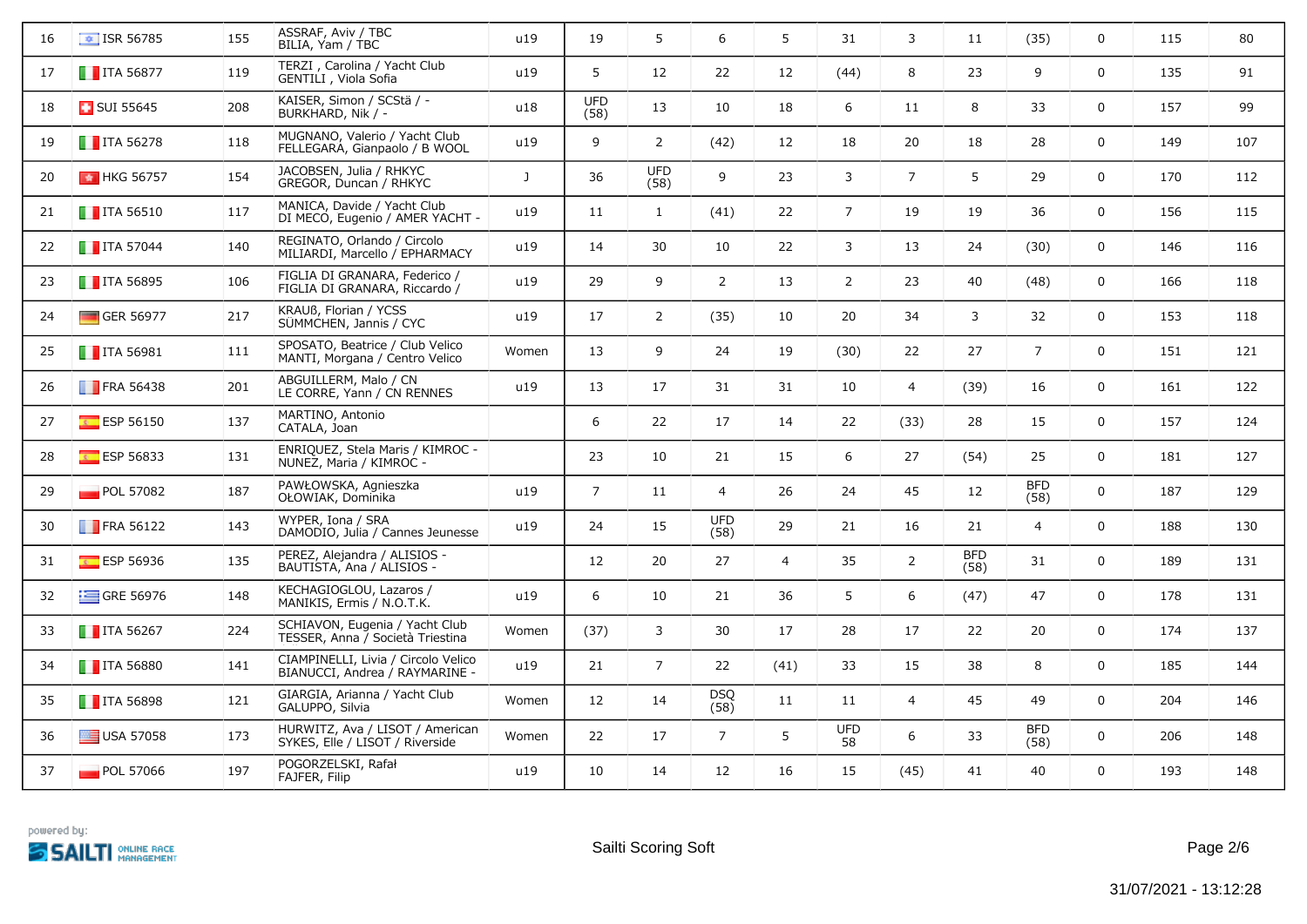| 38 | $\blacksquare$ ITA 56124 | 112 | CENTUORI, Leonardo / Società<br>COSLOVICH, Nicolò              | u19    | 35 | 18   | 25   | 27              | 16                 | 8    | (37)               | 27                 | $\mathbf 0$  | 193 | 156 |
|----|--------------------------|-----|----------------------------------------------------------------|--------|----|------|------|-----------------|--------------------|------|--------------------|--------------------|--------------|-----|-----|
| 39 | $\blacksquare$ ITA 56725 | 116 | GREGANTI, Roberta / Yacht Club<br><b>GREGANTI, Giulia</b>      | Women  | 28 | 23   | 9    | 21              | (44)               | 43   | 15                 | 18                 | $\mathsf{O}$ | 201 | 157 |
| 40 | <b>FRA 56899</b>         | 166 | MICOULOT, Marin / SN ENGHIEN<br>BOETON, Matthieu / YCR 76      | u19    | 16 | 43   | 13   | $\overline{7}$  | 11                 | 24   | 48                 | <b>BFD</b><br>(58) | $\mathbf 0$  | 220 | 162 |
| 41 | <b>D</b> POR 56968       | 193 | TAVARES DA SILVA, Maria Inês<br>MUNHA, Rita Ramos / Clube Vela | Women  | 31 | 8    | 11   | $7\overline{ }$ | 38                 | 15   | 53                 | <b>BFD</b><br>(58) | $\mathsf{O}$ | 221 | 163 |
| 42 | $\blacksquare$ FRA 56377 | 199 | PENNANEAC'H, Manon / SNO<br>LERAT, Victoire / SNO              | u19    | 21 | 24   | 37   | 20              | <b>DNC</b><br>(58) | 29   | 30                 | 5                  | $\mathsf{O}$ | 224 | 166 |
| 43 | $\blacksquare$ ITA 56181 | 110 | CASTELLAN, Alessio / Società<br>BASSI, Jan                     | u19    | 27 | 24   | 12   | 33              | 18                 | (36) | 32                 | 26                 | $\mathsf{O}$ | 208 | 172 |
| 44 | SUI 57071                | 211 | DNEPROV, Maxim / DRCS / -<br>ZIMMERLI, Luis / DRCS / -         | u18    | 20 | 29   | 14   | 42              | 20                 | 14   | 35                 | (42)               | $\mathbf 0$  | 216 | 174 |
| 45 | ESP 56493                | 138 | BALAGUER, Mariona / CMSAP<br>ADROVER, Andrea / CMSAP           |        | 43 | 35   | 8    | 8               | 30                 | 10   | (51)               | 43                 | 0            | 228 | 177 |
| 46 | $\boxed{\div}$ ISR 54969 | 157 | WUREIT, Illy / TBC<br>REUVENY, Ely / TBC                       | u19    | 15 | (51) | 25   | 48              | 13                 | 29   | 9                  | 39                 | $\mathsf{O}$ | 229 | 178 |
| 47 | $\blacksquare$ ITA 56327 | 107 | BOCCHINI, Roberta / C.R.V.Italia<br>SAVELLA, Speranza          | Women  | 18 | 21   | 37   | 28              | 15                 | 17   | 42                 | (44)               | $\mathsf{O}$ | 222 | 178 |
| 48 | AUT 56653                | 123 | SCHMIDT, Johanna / SCTWV / -<br>SCHRANZHOFER, Hannah / SCTWV   | u19    | 23 | 28   | 26   | 37              | 14                 | 35   | 17                 | (50)               | $\mathsf{O}$ | 230 | 180 |
| 49 | $\blacksquare$ GER 56777 | 146 | LANZINGER, Hannah / CYC/BYC /<br>STEINLEIN, Franziska / BYC /  | WomenY | 15 | 6    | 29   | 41              | 33                 | 23   | 44                 | (45)               | $\mathsf{O}$ | 236 | 191 |
| 50 | <b>D</b> POR 56835       | 191 | SOARES, Mário / Associação<br>SOARES, Vasco / Associação       | Men    | 9  | 33   | 28   | 11              | <b>DNC</b><br>58   | 34   | 20                 | <b>BFD</b><br>(58) | $\mathsf{O}$ | 251 | 193 |
| 51 | <b>ESP 55846</b>         | 161 | LLIBRE, Pau<br>MARSANS, Alberto                                |        | 25 | 44   | 14   | 18              | 29                 | 11   | <b>BFD</b><br>(58) | <b>BFD</b><br>58   | $\mathsf{O}$ | 257 | 199 |
| 52 | $\blacksquare$ ITA 54800 | 108 | NORDIO, Andrea / Società Velica<br>SANGERMANO, Niccolò / R.S.  | u19    | 35 | 18   | 27   | 45              | 13                 | 37   | (49)               | 24                 | $\mathsf{O}$ | 248 | 199 |
| 53 | POL 56858                | 180 | TURCZYNOWICZ, Adam<br>KURIANCZYK, Marcel                       | u19    | 40 | 16   | (43) | 24              | 22                 | 36   | 25                 | 38                 | $\mathbf 0$  | 244 | 201 |
| 54 | ESP 56955                | 132 | AMENEIRO, Bruno Enrique<br>LORENZO, Pablo                      |        | 17 | 38   | 30   | 26              | 34                 | 28   | (55)               | 34                 | $\mathsf{O}$ | 262 | 207 |
| 55 | POL 57081                | 186 | GRZELAK, Ludwik<br>LEWANDOWSKI, Tomasz                         | u19    | 19 | 41   | 33   | 23              | 14                 | (51) | 43                 | 37                 | $\mathsf{O}$ | 261 | 210 |
| 56 | <b>FRA 57038</b>         | 202 | DIVERRES, Marin / SNO / TBC<br>YVON, Martin / SNO / TBC        | u19    | 22 | 45   | 18   | 19              | 19                 | 49   | (52)               | 41                 | $\mathsf{O}$ | 265 | 213 |
| 57 | GER 55020                | 178 | BLÜSCHKE, Alina / SSV 1894 / TBC<br>ERICHSEN, Elsa / SYC / TBC | WomenY | 26 | 34   | 28   | 15              | 23                 | 43   | (50)               | 46                 | $\mathsf{O}$ | 265 | 215 |
| 58 | <b>EXCRO 56776</b>       | 127 | SISKO, Eva / YACHT CLUB USKOK<br>MAVAR, Marta / YACHT CLUB     | u19    | 26 | 40   | 31   | 39              | (46)               | 18   | $\mathbf{1}$       | $\mathbf{1}$       | $\mathbf{1}$ | 203 | 157 |
| 59 | $\boxed{\div}$ ISR 54118 | 156 | ELMAKIAS, Ori / TBC<br>GAL, Ariel / TBC                        | u19    | 34 | 37   | 19   | (52)            | 25                 | 30   | 6                  | 12                 | 16           | 231 | 179 |

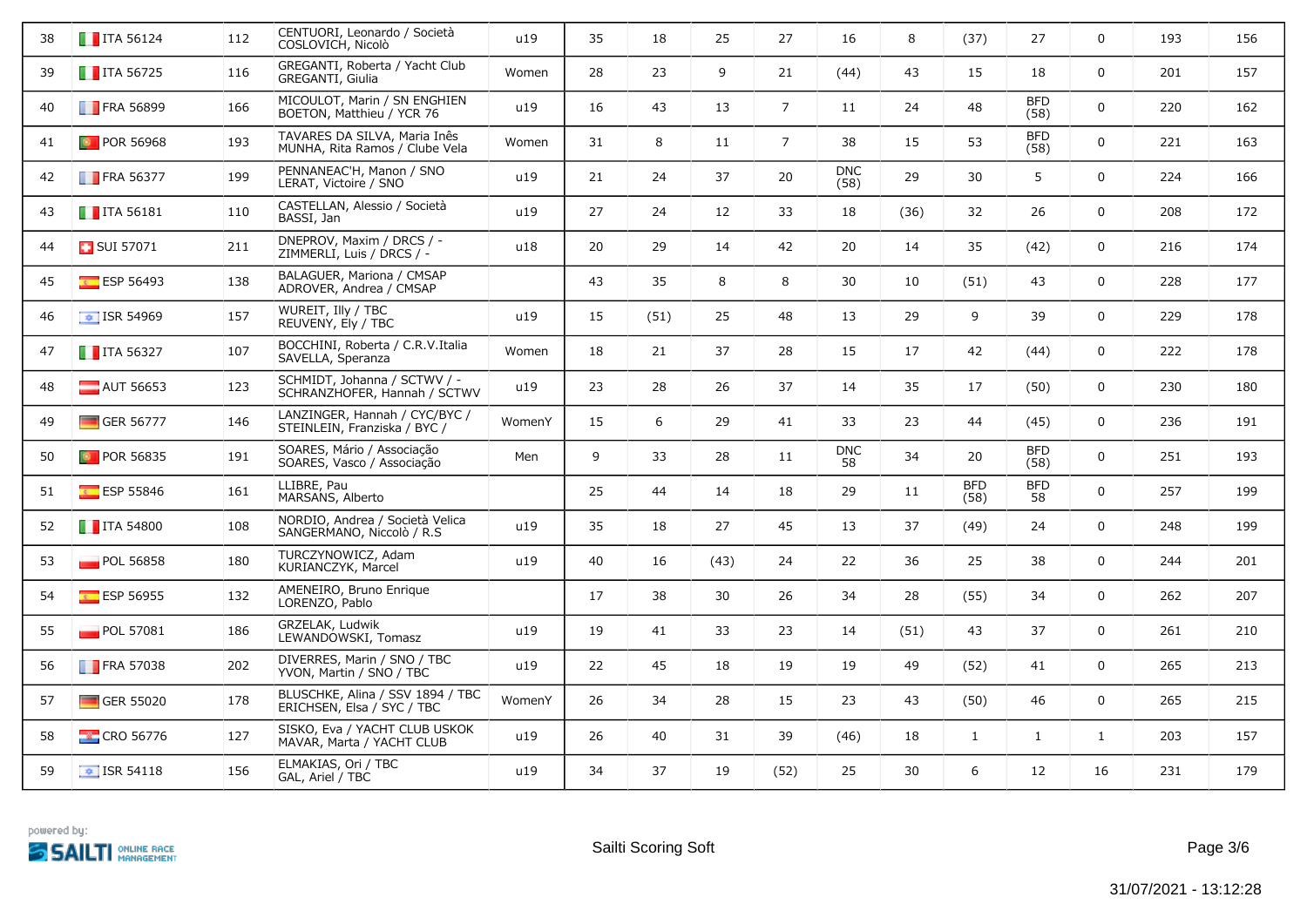| 60 | HUN 56281                   | 174 | BODGAL, Emil Mihály / THE /<br>SZÜCS, Benedek / THE /                   | u18   | 28                 | 23   | (44)               | 38                 | 43                 | 21             | 16             | 8                  | 10                 | 231 | 187 |
|----|-----------------------------|-----|-------------------------------------------------------------------------|-------|--------------------|------|--------------------|--------------------|--------------------|----------------|----------------|--------------------|--------------------|-----|-----|
| 61 | $\blacksquare$ SLO 55664    | 209 | FRAS, Martin / JK Pirat<br>SKERLAVAJ, Mija / JK Pirat                   | u19   | <b>UFD</b><br>(58) | 27   | 23                 | 44                 | 41                 | 48             | $\overline{2}$ | 3                  | 5                  | 251 | 193 |
| 62 | $\frac{1}{2}$ ISR 56783     | 158 | TIANO, Noga / TBC<br>GUR, Eden / TBC                                    | u19   | 31                 | 34   | 16                 | 34                 | 46                 | 26             | (48)           | 10                 | 3                  | 248 | 200 |
| 63 | <b>B</b> SUI 56720          | 212 | KARLSSON, Malin / DRCS / -<br>ROTH, Yara / DRCS / -                     | u18   | 30                 | (49) | 3                  | 40                 | 48                 | 35             | 25             | 11                 | 13                 | 254 | 205 |
| 64 | $\blacksquare$ ITA 56070    | 142 | TROVI, Luca / Circolo Velico<br>BRUNOTTI, Nicola                        | u19   | 18                 | (47) | 19                 | 37                 | 27                 | 41             | 40             | 19                 | 14                 | 262 | 215 |
| 65 | GER 56186                   | 213 | KEßLING, Simon / NRV / TBC<br>KEBLING, Tilman-Mathis / NRV /            | u19   | 37                 | 48   | 34                 | 27                 | 28                 | 25             | 13             | <b>BFD</b><br>(57) | 6                  | 275 | 218 |
| 66 | $\blacksquare$ ITA 56952    | 109 | AUSTONI, Francesco / Società<br>DE'VIDOVICH, Luca                       | u19   | 33                 | 31   | 23                 | 30                 | <b>UFD</b><br>(58) | 28             | 15             | <b>BFD</b><br>57   | $\overline{2}$     | 277 | 219 |
| 67 | $\Box$ GER 57160            | 176 | THEINER, Reamonn / SSV 1894 /<br>SCHREIBER, Lillemoor / SSV 1894        | u17   | 44                 | 40   | 32                 | 35                 | 32                 | 5 <sup>1</sup> | 20             | 16                 | <b>DNC</b><br>(57) | 281 | 224 |
| 68 | $\blacksquare$ THA 56395    | 219 | KRITTANAI, Chalisa / YRAT / -<br>KLINSUKONTACHAD, Vimutti /             | u19   | 39                 | 19   | (47)               | 25                 | 45                 | 39             | 38             | 5                  | 15                 | 272 | 225 |
| 69 | HUN 56106                   | 169 | BENYO, Máté / THE / LOVE<br>HORVATH, Akos / THE / LOVE                  | u19   | 29                 | 39   | 36                 | 38                 | 17                 | 40             | 19             | $\overline{7}$     | <b>DNC</b><br>(57) | 282 | 225 |
| 70 | $\blacksquare$ ITA 55097    | 163 | IVALDI, Nina / Circolo Velico<br>BRANDOLINI, Andrea / Circolo           | u19   | 45                 | 21   | 39                 | 33                 | 45                 | 31             | $\overline{7}$ | 13                 | <b>BFD</b><br>(57) | 291 | 234 |
| 71 | $\boxed{\bullet}$ TUR 54241 | 222 | NAMDAR, Alp / turkish sailing team<br>GÖZEK, Cem / turkish sailing team | u19   | <b>UFD</b><br>(58) | 39   | 24                 | <b>DPI</b><br>50   | 9                  | 38             | 14             | <b>BFD</b><br>57   | $\overline{4}$     | 293 | 235 |
| 72 | <b>D</b> POR 57088          | 194 | PEREIRA, Leonor / Clube de Vela<br>PIRES, Leonor / Clube de Vela        | Women | 30                 | 20   | 38                 | 53                 | 39                 | 13             | 21             | 21                 | <b>BFD</b><br>(57) | 292 | 235 |
| 73 | $\blacksquare$ POL 56834    | 189 | ROSZKOWSKA, Emilia<br>FAYDASZ, Gabriela                                 | u19   | (52)               | 15   | 33                 | 16                 | 35                 | 46             | 46             | 28                 | 17                 | 288 | 236 |
| 74 | $\Box$ RUS 55391            | 205 | SYRYKOVA, Kseniia / Yacht club<br>UKRAINTSEVA, Natalia / Yacht          | Women | 47                 | 32   | (48)               | 34                 | 37                 | 27             | 30             | 25                 | 9                  | 289 | 241 |
| 75 | $\blacksquare$ ITA 56645    | 159 | PEZZELLA, Margherita / Circolo<br>MATTIELLO, Alessandro                 | u19   | 34                 | 48   | 26                 | <b>UFD</b><br>(58) | 36                 | 40             | 26             | 20                 | 12                 | 300 | 242 |
| 76 | <b>EX</b> CRO 57042         | 128 | PETESIC, Noela / YACHT CLUB<br>GAMBIRAZA, Petra / YACHT CLUB            | u19   | 41                 | 32   | 51                 | 28                 | 34                 | 44             | 5              | <b>BFD</b><br>(57) | 8                  | 300 | 243 |
| 77 | <b>POL 56702</b>            | 185 | DEBIAK, Korneliusz<br>KRUCZEWSKI, Filip                                 | u19   | 8                  | 47   | 39                 | 47                 | 23                 | (50)           | 28             | 24                 | 27                 | 293 | 243 |
| 78 | <b>B</b> SUI 56574          | 207 | MÜLLER, Janik / DRCS / SCR / -<br>STEINER, Christian / DRCS / -         | u18   | 10                 | 52   | 41                 | 25                 | 49                 | 41             | 22             | 4                  | <b>BFD</b><br>(57) | 301 | 244 |
| 79 | $\Box$ GER 56999            | 177 | LATZITIS, Erik / YCW / TBC<br>BORNEMANN, Julius / SSVR / TBC            | u19   | (49)               | 42   | 49                 | 29                 | 40                 | 37             | 24             | 18                 | $7^{\circ}$        | 295 | 246 |
| 80 | $\blacksquare$ ITA 56508    | 120 | DE NOE, Gabriele / Yacht Club<br>FINKE, Giorgio                         | u19   | 38                 | (50) | 46                 | 50                 | 48                 | 47             | 8              | $\overline{2}$     | 11                 | 300 | 250 |
| 81 | <b>FRA 55923</b>            | 198 | LARNICOL, Jeanne / CVL Aber<br>LETISSIER, Klara / Pole nautique         | u19   | 40                 | 41   | <b>UFD</b><br>(58) | 51                 | 31                 | 12             | 3              | 15                 | <b>DNC</b><br>57   | 308 | 250 |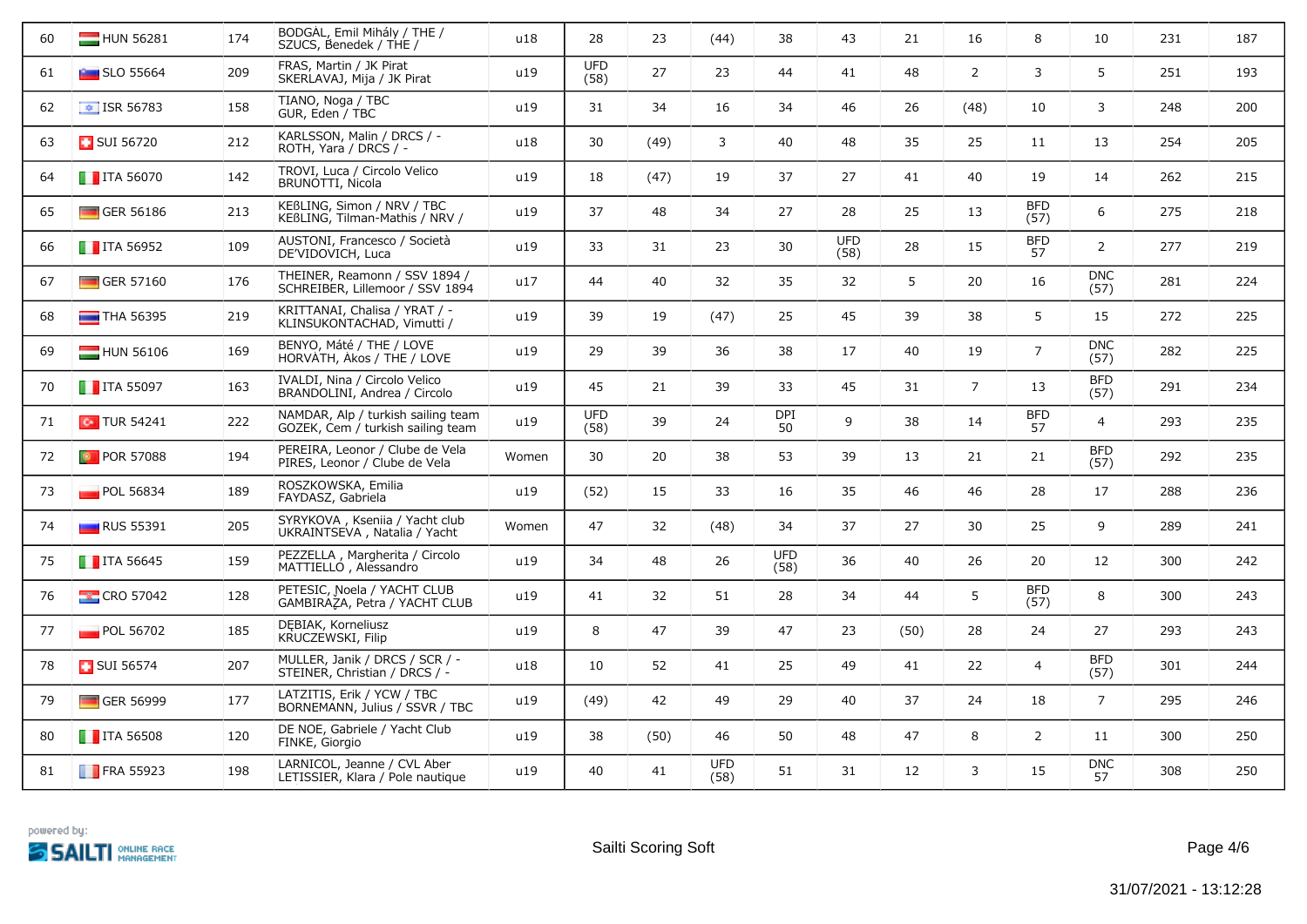| 82  | $\blacksquare$ FRA 56333 | 200 | FOUCHER, Flavie / SNO<br>LE BARILLEC, Zoé / SNO                        | u19    | 43   | 26   | 45   | 40 | 37                 | 24   | 34             | 6                  | <b>DNC</b><br>(57) | 312 | 255 |
|-----|--------------------------|-----|------------------------------------------------------------------------|--------|------|------|------|----|--------------------|------|----------------|--------------------|--------------------|-----|-----|
| 83  | <b>ED</b> HKG 56947      | 153 | WHYTE, Sorcha / RHKYC / RAQUEL<br>VOETS, Oriane / RHKYC / RAQUEL       | WomenY | 48   | 28   | 46   | 13 | 47                 | (55) | 32             | 17                 | 24                 | 310 | 255 |
| 84  | POL 56528                | 190 | GRALA, Dominika<br>MERKLER, Mikołaj                                    | u19    | 46   | 43   | 29   | 24 | 24                 | (47) | 43             | 29                 | 20                 | 305 | 258 |
| 85  | $\sim$ TUR 57053         | 223 | KUMLALI, Kuzey / turkish sailing<br>SUNA, Selin Lara / turkish sailing | u19    | 27   | 44   | (54) | 46 | 32                 | 44   | 36             | 14                 | 18                 | 315 | 261 |
| 86  | $\blacksquare$ ITA 56226 | 139 | BARBUTI, Tommaso / Circolo<br>TONARELLI, Carolina                      | u19    | 44   | 26   | 40   | 51 | <b>UFD</b><br>(58) | 42   | 18             | 23                 | 19                 | 321 | 263 |
| 87  | <b>D</b> POR 56920       | 192 | WANZELLER, Vasco / Clube de<br>COPIO, João / Clube de Vela do          | Men    | 45   | 49   | 20   | 17 | <b>DNC</b><br>(58) | 20   | 23             | 33                 | <b>DNC</b><br>57   | 322 | 264 |
| 88  | <b>RUS 55397</b>         | 206 | SHUNENKOV, Kirill / Yacht club<br>KUZMIN, Artem / Yacht club Sankt     | Youth  | 41   | 36   | 35   | 21 | 25                 | 42   | 9              | <b>DSQ</b><br>(57) | <b>DNC</b><br>57   | 323 | 266 |
| 89  | $\Box$ GER 55363         | 215 | HECHT, Muriel / SVSE / TBC<br>ECKEBRECHT, Lara / SVG / TBC             | WomenY | 50   | (53) | 32   | 32 | 41                 | 52   | 27             | 9                  | 23                 | 319 | 266 |
| 90  | $\blacksquare$ ITA 56526 | 151 | GAMBULI, Marianna / Mascalzone<br>FALCONE, Salvatore                   | u19    | 38   | 30   | 11   | 48 | 26                 | 39   | 17             | <b>BFD</b><br>(57) | <b>BFD</b><br>57   | 323 | 266 |
| 91  | $\Box$ GER 56712         | 218 | KEIM, Finja / SVS/VSAW / TBC<br>FRANK, Julius / VSAW / TBC             | u19    | 33   | 46   | 50   | 14 | 43                 | 18   | 12             | <b>BFD</b><br>(57) | <b>DNC</b><br>57   | 330 | 273 |
| 92  | $\blacksquare$ POL 56538 | 183 | KILAR, Natalia<br>MACKOWIAK, Maciej                                    | u19    | (55) | 50   | 48   | 36 | 50                 | 10   | 33             | 26                 | 22                 | 330 | 275 |
| 93  | $\blacksquare$ ITA 56622 | 165 | WINAND, Maxime / Circolo Velico<br>PRATI, Riccardo / Circolo Velico    | u19    | 51   | 29   | 36   | 46 | 19                 | 30   | 11             | <b>BFD</b><br>(57) | <b>DNC</b><br>57   | 336 | 279 |
| 94  | $\sim$ TUR 51912         | 221 | GÜRBÜZ, Turgut / turkish sailing<br>FIDAN, Ada / turkish sailing team  | u19    | 47   | 42   | 20   | 47 | 29                 | 55   | 10             | 34                 | <b>DNC</b><br>(57) | 341 | 284 |
| 95  | $\frac{1}{2}$ CRO 55333  | 129 | FIKE, Edo / JK Galeb / EDO FIKE<br>SCHEIDL, Leon / JK Galeb / EDO      | u19    | 42   | 19   | 47   | 42 | 38                 | 38   | $\overline{4}$ | <b>BFD</b><br>(57) | <b>DNC</b><br>57   | 344 | 287 |
| 96  | $\blacksquare$ POL 56628 | 188 | FUK, Jan<br>KUSZEWSKI, Paweł                                           | u19    | 52   | 25   | 34   | 44 | 16                 | 53   | 37             | 30                 | <b>DNC</b><br>(57) | 348 | 291 |
| 97  | $\Box$ GER 55542         | 214 | KRÜGER, Janne / MSC / SELDéN<br>BERGMANN, Leonie / MSC /               | u17    | 32   | 46   | 18   | 50 | 40                 | 22   | 52             | 35                 | <b>BFD</b><br>(57) | 352 | 295 |
| 98  | $\blacksquare$ AUT 55555 | 125 | KAMMERER, Lukas / UYCAS / -<br>KRÖMER, Florian / KYCK / -              | u19    | 14   | 45   | 50   | 35 | 21                 | 26   | 53             | <b>BFD</b><br>(57) | <b>BFD</b><br>57   | 358 | 301 |
| 99  | $\blacksquare$ POL 56856 | 184 | SCHMIDT, Pola<br>KOSOBUCKI, Tymon                                      | u19    | 54   | 37   | 42   | 31 | <b>DNC</b><br>(58) | 32   | 31             | 22                 | <b>BFD</b><br>57   | 364 | 306 |
| 100 | $\frac{1}{2}$ CRO 55295  | 126 | SAMARŽIJA, Ema<br>URODA PLEVKO, Mare                                   |        | 32   | 31   | 53   | 55 | 27                 | 25   | 29             | <b>BFD</b><br>(57) | <b>DNC</b><br>57   | 366 | 309 |
| 101 | <b>B</b> SUI 56449       | 210 | BERTHER, Samuel / DRCS / -<br>ELBEL, Julian / DRCS / -                 | u18    | 25   | 36   | 38   | 54 | 39                 | 32   | 35             | <b>BFD</b><br>(57) | <b>DNC</b><br>57   | 373 | 316 |
| 102 | $\Box$ GER 56089         | 179 | FLACHSENBERG, Roxane / ETUF /<br>DE ZWAAN, Lea / DYC / TBC             | WomenY | 50   | 25   | 40   | 20 | 42                 | 50   | 45             | <b>BFD</b><br>(57) | <b>BFD</b><br>57   | 386 | 329 |
| 103 | <b>D</b> POR 56439       | 196 | PIRES DE LIMA, António / Clube de<br>MARINHEIRO, João / Clube de Vela  | Men    | 53   | 33   | 52   | 43 | 36                 | 46   | 39             | 37                 | <b>DNC</b><br>(57) | 396 | 339 |